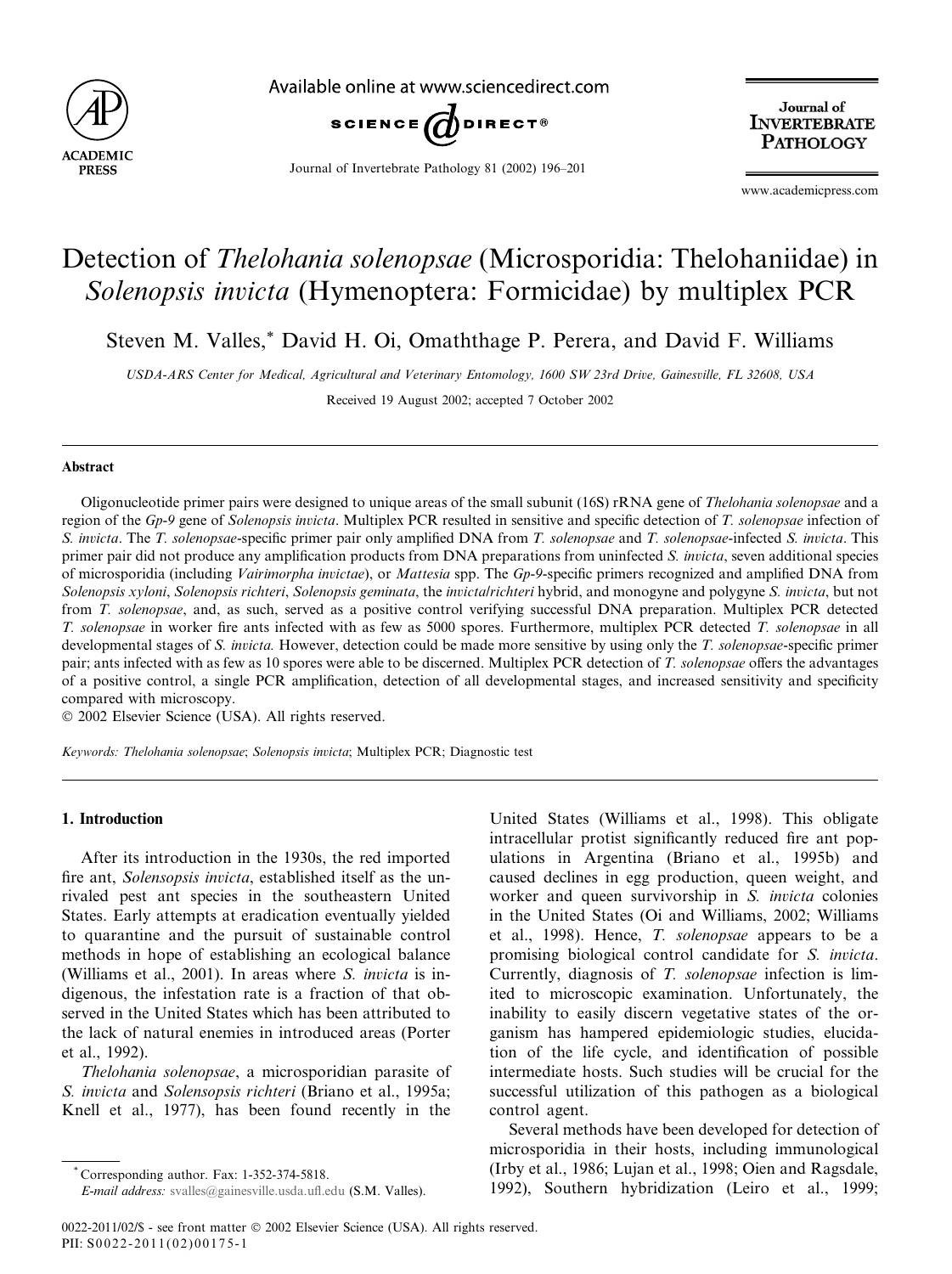Malone and McIvor, 1995), and PCR amplification with species-specific primers (David et al., 1996; Leiro et al., 2002; Talal et al., 1998). Although each has its advantages, PCR is considered a superior method because it provides detection at very low levels of infection and can identify all stages of infection (Weiss and Vossbrinck, 1999). Here, we report the development of a multiplex PCR-based procedure for rapid, sensitive, and specific detection of T. solenopsae in all developmental stages of S. invicta.

#### 2. Materials and methods

#### 2.1. Spore purification

Spores of T. solenopsae were purified by isopycnic centrifugation on Redigrade colloidal silica (Undeen and Alger, 1971). T. solenopsae-infected colonies of polygynous S. invicta were excavated from areas in Gainesville, FL, and transferred to rearing trays using the floating technique described previously (Jouvenaz et al., 1977). Colonies were immediately assessed by phase-contrast microscopy at  $400 \times$  to determine whether or not they were infected with T. solenopsae. Worker ants  $(\sim 50 \text{ g})$  from infected colonies were blended on high speed for 30 s in spore buffer (50 mM Tris buffer, pH 7.3). The mixture was filtered through course glass wool and the filtrate centrifuged at 800g for 15 min at  $4^{\circ}$ C. The supernatant was discarded, the pellets resuspended in spore buffer, and further centrifuged in a Beckman ultracentrifuge at  $105,000g$  for 15 min at 4 °C. Pellets were resuspended in 3 ml of spore buffer and applied to a Redigrade:NaCl mixture (9:1; 0.15 M NaCl). The Redigrade mixture was centrifuged at 105,000g for 15 min at  $4^{\circ}$ C. The *T. solenopsae*-containing band, corresponding to a density of approximately 1.13 g/ml, was removed by suction and isopycnic centrifugation was repeated with fresh Redigrade/NaCl. The spore-containing bands were again removed, diluted with spore buffer to 250 ml, and centrifuged at 500g for 15 min. The pellets were resuspended in spore buffer (1 ml) and the spore concentration determined on a hemacytometer. Spores were used immediately and all procedures were conducted at 4 °C.

| Table 1 |                                             |  |  |
|---------|---------------------------------------------|--|--|
|         | List of oligonucleotide primers used in PCR |  |  |

## 2.2. Nucleic acid preparation

DNA preparations were identical for all ant stages and microsporidian species. Worker ants (20–100), larvae (5–50), eggs (100–500), pupae (5–25), prepupae  $(5-25)$  queens (1) or spores  $(10-10^6)$  were placed into a  $1.5$  ml microcentrifuge tube containing  $150 \mu l$  of lysis buffer (50 mM Tris–HCl, pH 8, 4% sodium dodecyl sulfate, and 5% 2-mercaptoethanol). The insects were homogenized with a disposable plastic pestle for 15 s and the mixture was incubated at  $100\degree$ C for 15 min. When only spores were used, the homogenization step was omitted. The mixture was allowed to cool on ice for 1 min, followed by the addition of  $200 \mu$ l of phenol:chloroform:isoamyl alcohol (Tris–HCl-saturated, pH 8). The mixture was inverted five times and centrifuged at room temperature for 5 min at 16,000g. The supernatant was removed and nucleic acids precipitated with ice-cold isopropanol and the pellets were washed twice with 70% ethanol. Pellets were dried at  $37^{\circ}$ C, then dissolved in  $30 \mu$ l of TE buffer (10 mM Tris–HCl, 1 mM EDTA, pH 8).

## 2.3. Polymerase chain reaction

PCR was carried out using primer pairs we designed (Table 1) for the small subunit (SSU) rRNA gene of T. solenopsae (Moser et al., 1998; Moser et al., 2000; Accession No.: [AF031538\)](http://www.ncbi.nlm.nih.gov/entrez/query.fcgi?db=nucleotide&cmd=search&term=AF031538) and the Gp-9 gene of S. invicta (Krieger and Ross, 2002; Accession No.: [AF459414\)](http://www.ncbi.nlm.nih.gov/entrez/query.fcgi?db=nucleotide&cmd=search&term=AF459414). The *T. solenopsae* SSUrRNA-specific primers corresponded to positions 164–182 (1TsS) and 457–481 (2TsAS) which produced a 318 bp amplicon. The T. solenopsae-specific primers were designed by aligning all available microsporidia SSUrRNA genes from GenBank with the Vector NTI 7.1 program (Informax, Bethesda, MD) and choosing areas unique to T. solenopsae. The S. invicta Gp-9-specific primers corresponded to positions 289–313 (7GP9S) and 758–782 (8GP9AS) which produced a 494 bp amplicon. In addition, a pair of universal primers was designed toward highly conserved areas of microsporidian SSUrRNA intended to amplify most microsporidia species (Table 1, Fig. 1). Primers 9UnivS and 10UnivAS corresponded to positions 869–890 and 956–974 of the T. solenopsae SSUrRNA gene, respec-

| Name     | Strand orientation | Sequence                    |
|----------|--------------------|-----------------------------|
| 1TsS     | Sense              | 5'CGAAGCATGAAAGCGGAGC       |
| 2TsAS    | Antisense          | 5'CAGCATGTATATGCACTACTGGAGC |
| 7GP9S    | Sense              | 5'TAAAATTCCAAATCTAGGCTTTCGC |
| 8GP9AS   | Antisense          | 5'CAAACATGAGAGTGCAGTGTGAACA |
| 9UnivS   | Sense              | 5'GCTTAATTTGACTCAACGCGGG    |
| 10UnivAS | Antisense          | 5'GAAAACGGCCATGCACCAC       |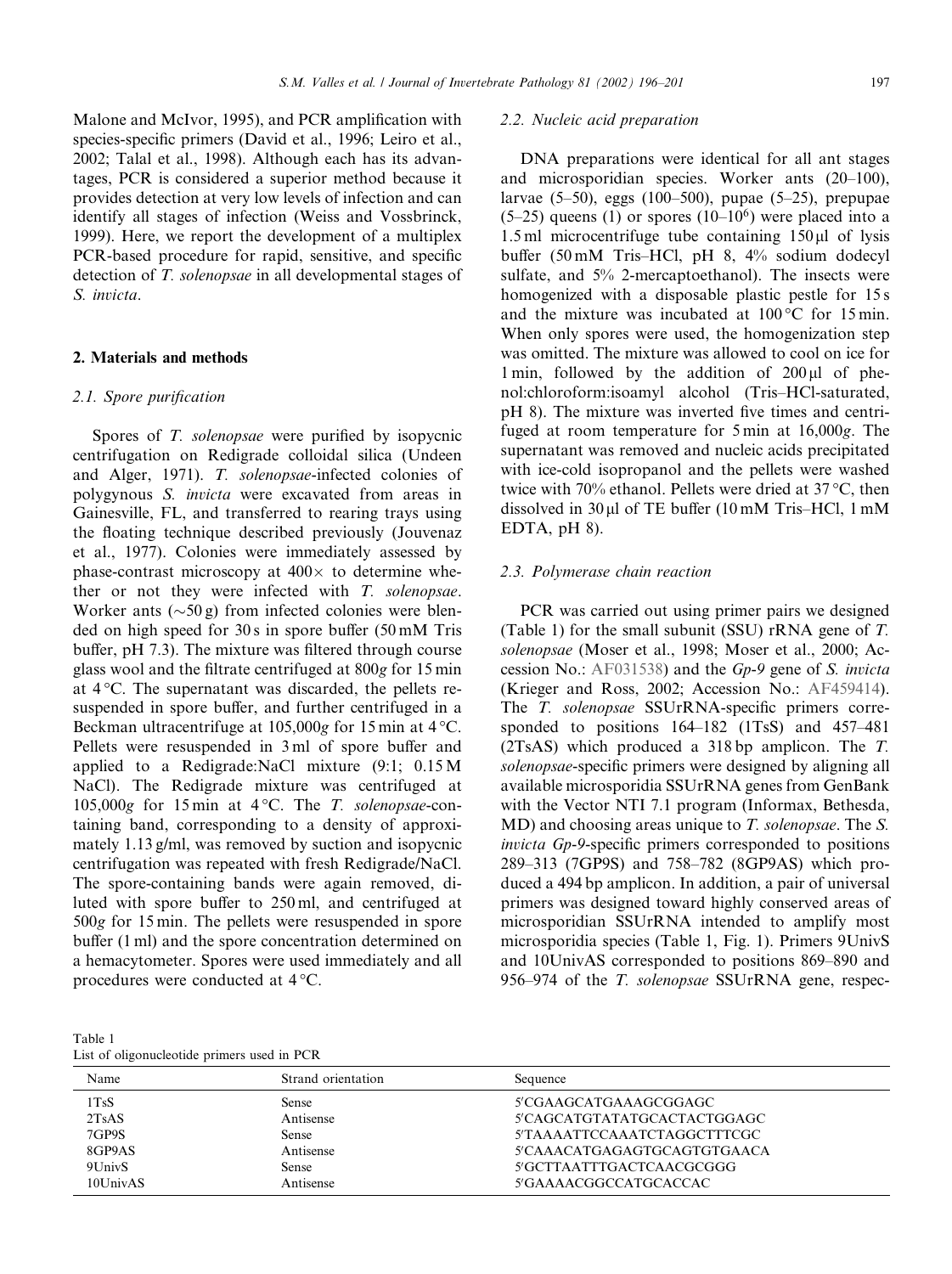

Fig. 1. Schematic representation of multiplex PCR to detect T. solenopsae in S. invicta and the banding patterns after separation on a 1% agarose gel for different ant/spore/primer combinations. T. solenopsae SSUrRNA gene is 1371 bp and the Gp-9 gene is 2200 bp. Lane 1, molecular weight markers (bp); lane 2, uninfected S. invicta workers (primer pair 7GP9S, 8GP9AS); lane 3, uninfected S. invicta workers (primer pairs 1TsS, 2TsAS and 7GP9S, 8GP9AS); lane 4, T. solenopsae-infected S. invicta workers (primer pair 7GP9S, 8GP9AS); lane 5, T. solenopsae-infected S. invicta workers (primer pairs 1TsS, 2TsAS and 7GP9S, 8GP9AS); lane 6, T. solenopsae spores (primer pair 7GP9S, 8GP9AS); lane 7, T. solenopsae spores (primer pairs 1TsS, 2TsAS and 7GP9S, 8GP9AS); lane 8, T. solenopsae spores (primer pair 1TsS, 2TsAS).

tively. The universal primers were always used alone (i.e., not multiplexed) and generated an amplicon of approximately 115 bp depending on the species (e.g., T. solenopsae produced a 106 bp amplicon).

Multiplex PCR and single-primer pair PCR were conducted by the hot start method in a PTC 100 thermal cycler (MJ Research, Waltham, MA) under the following optimized temperature regime: 1 cycle at  $94^{\circ}$ C for 2 min, then 35 cycles at 94 °C for 15 s, 55 °C for 30 s, and  $68^{\circ}$ C for 30 s, followed by a final elongation step of 5 min at 68 "C. The reaction was conducted in a 50 $\mu$ l volume containing 2 mM MgCl<sub>2</sub>, 200 $\mu$ M dNTP mix, 1 U Platinum Taq DNA polymerase (Invitrogen, Carlsbad, CA),  $0.4 \mu M$  of each primer, and 1 $\mu$ l of the genomic DNA preparation (50–500 ng). PCR products  $(15 \mu)$  unless otherwise noted) were separated on a 1% agarose gel and visualized by ethidium bromide staining. For all experiments, positive and negative controls were run alongside treatments.

Purified spore and infected insect samples were analyzed by multiplex PCR (T. solenopsae-specific and S. invicta Gp-9 primer pairs) and single-primer PCR (microsporidian universal primer pair). A number of different microsporidian species (provided by Drs. L. Solter, University of Illinois and J. Becnel, USDA-ARS) were evaluated, including, Octosporea muscaedomesticae (host Sarcophagidae), Vairimorpha necatrix (host Pseudaletia unipuncta), Endoreticulatus sp. (host Hyphantria cunea), Nosema sp. near Nosema bombycis (host Malacosoma americanum), Vavraia culicis (host Helicoverpa zea), Brachiola algerae (host Helicoverpa zea), Vairimorpha invictae (host S. invicta), and T. solenopsae (hosts S. invicta and richteri). Additional protozoan parasites (kindly provided by Dr. R. Pereira, USDA-ARS) were also evaluated, including, Mattesia geminata (host Solenopsis geminata), and Mattesia sp. (host S. invicta). DNA preparation was conducted using the method described above. Additionally, Gp-9-specific primers were evaluated against DNA preparations from S. richteri, Solenopsis xyloni, S. geminata, S. invicta/ richteri hybrids and monogyne and polygyne S. invicta.

Two experiments were conducted to evaluate the detection limits of the multiplex PCR method. In the first experiment, 20–100 worker ants from a colony known to be uninfected were added to a microcentrifuge tube containing a single infected worker ant (verified by microscopic examination). DNA preparation and multiplex PCR were subsequently conducted as described. No attempt was made to determine the titer of spores in each of the infected ants. In the second experiment, we added a known quantity of spores (50–50,000 from purified preparations and preparations taken directly from infected ants) to a group of uninfected worker ants (20), purified the DNA, and conducted multiplex PCR. Each experiment was conducted three times.

We also examined each developmental stage of an infected colony for the presence of T. solenopsae using the multiplex PCR method. Eggs, 1st, 2nd, 3rd, and 4th instars, prepupae, pupae, adult workers, and queens were taken from an infected colony and analyzed by multiplex PCR.

#### 3. Results

Fig. 1 illustrates the multiplex PCR method and the specificity of each primer pair for S. invicta and T. solenopsae. When used alone against DNA from T. solenopsae-infected and uninfected S. invicta workers (polygyne or monogyne), the 7GP9S and 8GP9AS (fire ant Gp-9-specific) primer pair produced a single 494 bp amplicon. Similarly, DNA from uninfected S. invicta workers produced a single 494 bp amplicon when 1TsS, 2TsAS (T. solenopsae SSUrRNA-specific), and 7GP9S,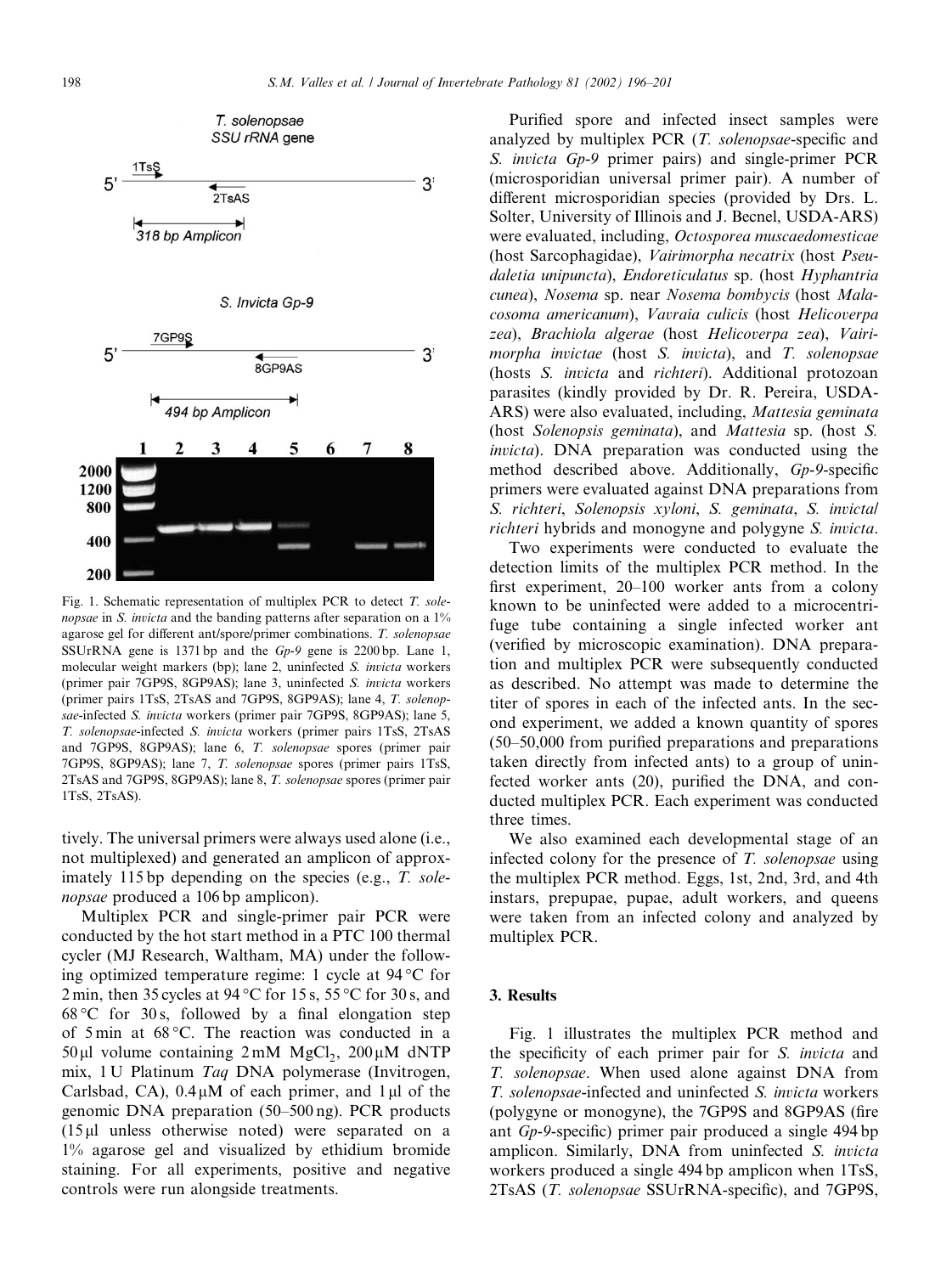Table 2 PCR results with various Solenopsis and protozoan species

| DNA preparation                              | PCR amplification with primer pair <sup>a</sup> |                |                 |  |
|----------------------------------------------|-------------------------------------------------|----------------|-----------------|--|
|                                              | 1TsS/2TsAS                                      | 7GP9S/8GP9AS   | 9UnivS/10UnivAS |  |
| Formicidae                                   |                                                 |                |                 |  |
| S. <i>invicta</i> (monogyne)                 |                                                 | $\overline{+}$ |                 |  |
| S. <i>invicta</i> (polygyne)                 |                                                 |                |                 |  |
| S. invicta (polygyne T. solenopsae-infected) | $^{+}$                                          |                | $^+$            |  |
| S. richteri                                  |                                                 |                |                 |  |
| S. invictalrichteri hybrid                   |                                                 |                |                 |  |
| S. geminata                                  |                                                 | $^{+}$         |                 |  |
| Microsporidia                                |                                                 |                |                 |  |
| Thelohania solenopsae                        | $+$                                             |                | $^{+}$          |  |
| Octosporea muscaedomesticae                  |                                                 |                | $\pm$           |  |
| Vairimorpha necatrix                         |                                                 |                | $^+$            |  |
| Vavraia culicis                              |                                                 |                | $^+$            |  |
| Brachiola algerae                            |                                                 |                | $\pm$           |  |
| Vairimorpha invictae                         |                                                 |                | $\pm$           |  |
| Nosema sp.                                   |                                                 |                | $\ddot{}$       |  |
| Endoreticulatas sp.                          |                                                 |                | $\overline{+}$  |  |
| Neogregarinae                                |                                                 |                |                 |  |
| Mattesia geminata                            |                                                 |                | $^{+}$          |  |
| Mattesia sp.                                 |                                                 |                | $\pm$           |  |

<sup>a</sup> "+" indicates amplification and "-" indicates no amplification with the designated primer pair.

8GP9AS primer pairs were used simultaneously (multiplexed). No amplification occurred with primer pair 7GP9S and 8GP9AS against DNA preparations from purified T. solenopsae spores. DNA preparations from purified T. solenopsae spores produced a single 318 bp amplicon in the presence of primer pairs 1TsS, 2TsAS, and 7GP9S, 8GP9AS. Similarly, DNA prepared from T. solenopsae-infected S. invicta workers produced a single 318 bp amplicon when the primer pair 1TsS, 2TsAS was used. When both primer sets (1TsS, 2TsAS, and 7GP9S, 8GP9AS) were used with DNA prepared from T. solenopsae-infected S. invicta (or uninfected S. invicta DNA amended with *T. solenopsae* DNA), 494 and 318 bp amplicons were produced.

A number of different species of Solenopsis, microsporidia, and neogregarinae were tested by PCR with different primer pairs to determine primer specificity (Table 2). The 1TsS and 2TsAS primer pair only amplified DNA from T. solenopsae and T. solenopsaeinfected S. invicta and S. richteri. The Gp-9-specific primers (7GP9S and 8GP9AS) amplified all Solenopsis species evaluated, including S. richteri, S. xyloni, S. geminata the S. invictalrichteri hybrid, and monogyne and polygyne S. *invicta*. The microsporidian universal primer pair (9UnivS, 10UnivAS) amplified DNA from all of the microsporidia species tested, T. solenopsae-infected S. invicta, as well as the two Mattesia species.

The multiplex PCR method (primer pairs 1TsS, 2TsAS, and 7GP9S, 8GP9AS used simultaneously) detected T. solenopsae in all developmental stages of S. invicta (Fig. 2). Amplification of DNA derived from



Fig. 2. Ethidium bromide stained 1% agarose gel electrophoresis of multiplexed PCR-amplified products of SSUrRNA and Gp-9 of different developmental stages of T. solenopsae-infected S. invicta. Lane 1, molecular weight markers (bp); lane 2, eggs  $(30 \,\mu\text{I})$ ; lane 3, 1st instars; lane 4, 2nd and 3rd instars; lane 5, 4th instars; lane 6, prepupae; lane 7, pupae; lane 8, queens.

eggs produced a weak signal despite high infection rates in the queens that laid them. S. invicta workers (20) amended with as few as 5000 spores were capable of being identified as positively infected by the multiplex PCR method (Fig. 3). However, when this experiment was repeated using only the T. solenopsae-specific primer pair, as few as 10 spores were detectable. Finally, a single T. solenopsae-infected worker ant was able to be identified as positively infected among at least 100 uninfected workers.

## 4. Discussion

Among the molecular techniques, PCR, restriction mapping, and hybridization probes, PCR has been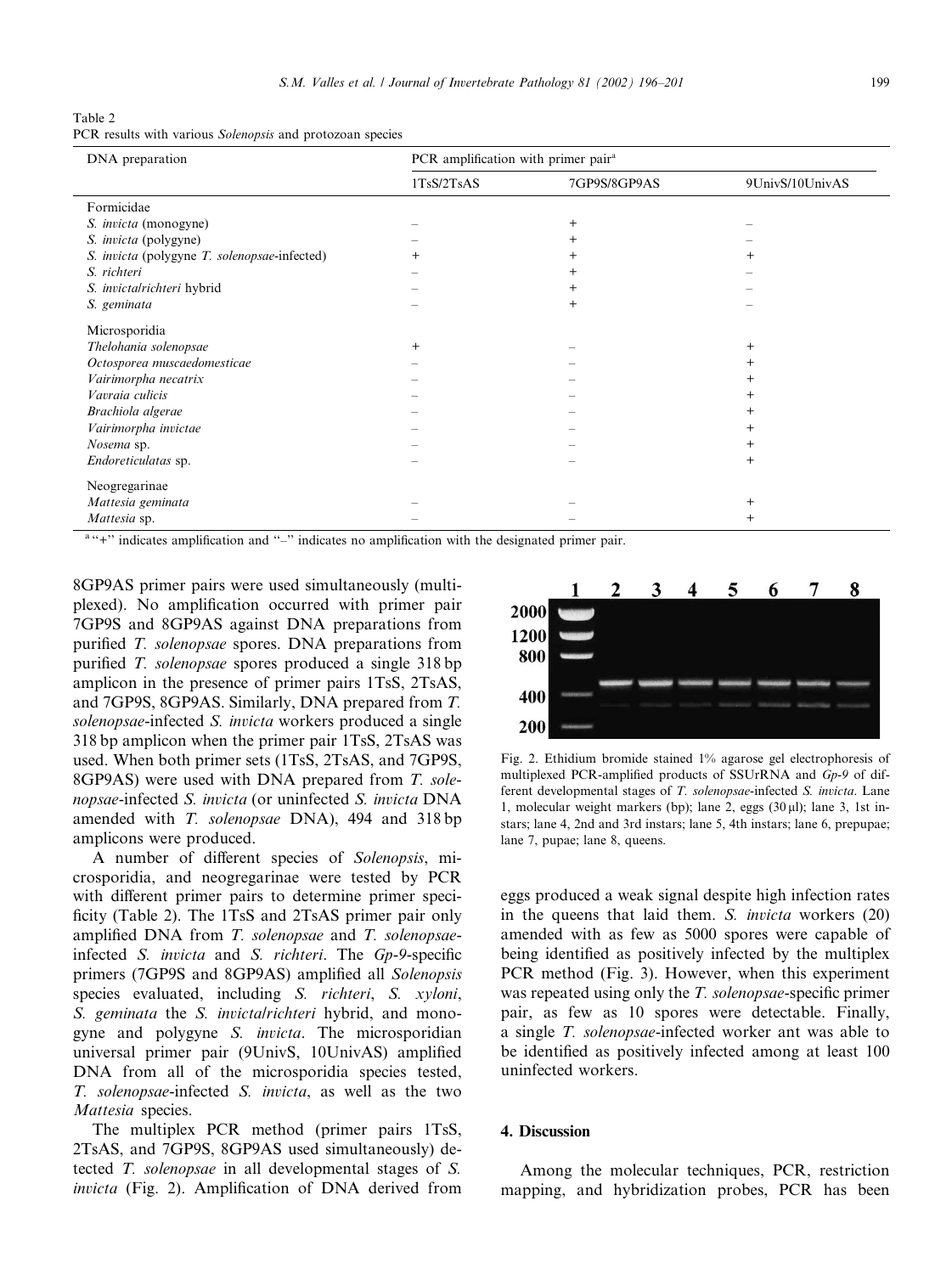

Fig. 3. Limits of detection of multiplex PCR for T. solenopsae infection of S. invicta worker ants. A known quantity of spores (5000–50,000) were added to 20 S. invicta worker ants in a microcentrifuge tube. DNA was extracted as described and multiplex PCR conducted. Lane 1, molecular weight markers (bp); lanes 2–7, 20 worker ants amended with 5000; 10,000; 20,000; 30,000; 40,000; and 50,000 spores, respectively; lane 8, uninfected ants.

most widely employed for microsporidian diagnosis and epidemiologic studies (see Weiss and Vossbrinck, 1999 for numerous examples). The SSUrRNA (16S) gene sequences of many microsporidia have been elucidated and found to diverge greatly from other eukaryotes; the sequence is shorter and shares little homology with other eukaryotes (Weiss and Vossbrinck, 1999). Thus, the SSUrRNA genes of the microsporidia possess characteristics amenable to molecular detection.

Currently, detection of T. solenopsae in its host, S. invicta, is limited to microscopic examination which is time consuming and requires considerable expertise, particularly for early stages of development (Knell et al., 1977). Indeed, the complete life cycle of T. solenopsae has not been elucidated. The T. solenopsae SSUrRNA genespecific primers we developed, successfully amplified a 318 bp fragment from DNA preparations from purified T. solenopsae spores and all developmental stages of T. solenopsae-infected S. invicta (Fig. 2). Conversely, this primer pair did not amplify DNA preparations from uninfected S. invicta, seven additional species of microsporidia (including V. invictae), or Mattesia spp. (Table 2). Therefore, the primer pair, 1TsS and 2TsAS, exhibits specificity toward T. solenopsae.

The primer pair 7GP9S and 8GP9AS, specific for the Gp-9 gene of S. invicta (Krieger and Ross, 2002), served as a positive control in multiplex PCR with the T. solenopsae-specific primer pair. Because S. invicta DNA is co-purified when examining ant samples for T. solenopsae infection by PCR, amplification of a portion of S. invicta Gp-9 provides verification of successful DNA preparation. Consider a situation in which no amplification occurred in a sample using only the T. solenopsaespecific primer pair (1TsS and 2TsAS) for PCR. In this case, one would conclude that the ant sample was negative for T. solenopsae infection. However, a similar result (no amplification) would also occur if the DNA preparation failed. Therefore, multiplexing the T. solenopsae-specific primers with the Gp-9 primers prevents false negative conclusions resulting from failed DNA preparations.

The universal primer pair (9UnivS, 10UnivAS) designed toward highly conserved areas within microsporidia SSUrRNA genes successfully resulted in amplification of DNA preparations from T. solenopsae (106 bp), seven additional microsporidia ( $\sim$ 110 bp), and two Mattesia species (Table 2). Unfortunately, attempts to multiplex the universal primer pair with the other primer pairs (1TsS, 2TsAS and 7GP9S, 8GP9AS) resulted in inconsistent amplification of T. solenopsae SSUrRNA.

Several experiments were conducted to establish the level of detection of T. solenopsae in a sample of S. invicta worker ants. When 20 uninfected workers were amended with varying numbers of spores, amplification of the SSUrRNA gene occurred consistently to a lower limit of 5000 spores (Fig. 3). However, using only the T. solenopsae-specific primers, as few as 10 spores were detectable. Although the limit of detection for multiplex PCR was considerably lower than single primer PCR, it offered the advantage of a positive control conducted simultaneously. Moreover, a typical infected worker fire ant contains  $3 \times 10^5$  to  $3 \times 10^6$  spores (Moser, 1995) which is 6- to 60-fold higher than the multiplex PCR limit of detection. Presumably, the decreased resolution with multiplexing is caused by primer competition and an extreme abundance of S. invicta DNA compared with T. solenopsae DNA. The limit of detection of T. solenopsae by the single primer pair method (10 spores) was similar to PCR-based microsporidian detection methods reported previously (Katzwinkel-Wladarsch et al., 1996; Leiro et al., 2002).

We also added a single infected individual worker to increasing numbers of uninfected worker ants (20–100) to identify any limitations imposed by sample size. T. solenopsae SSUrRNA gene amplification successfully occurred at a ratio as high as 1:100 (infected to uninfected worker ants). We did not examine larger numbers of worker ants (higher ratios) because microcentrifuge tube limitations occurred beyond 100 ants. Therefore, the method, as described, was capable of detecting a single infected worker ant among 100 uninfected ants. These data demonstrate the sensitivity of PCR for T. solenopsae detection.

The multiplex PCR method to detect T. solenopsae infection in *S. invicta* offers significant advantages over traditional microscopic techniques, including, an increase in the level of detection sensitivity (Leiro et al., 2002), lower risk of misidentification, and the ability to detect the infection in all stages of fire ant. Further, the multiplex PCR reaction will facilitate epidemiological studies by permitting rapid identification of T. solenopsae and provide a means of more easily screening potential intermediate host organisms.